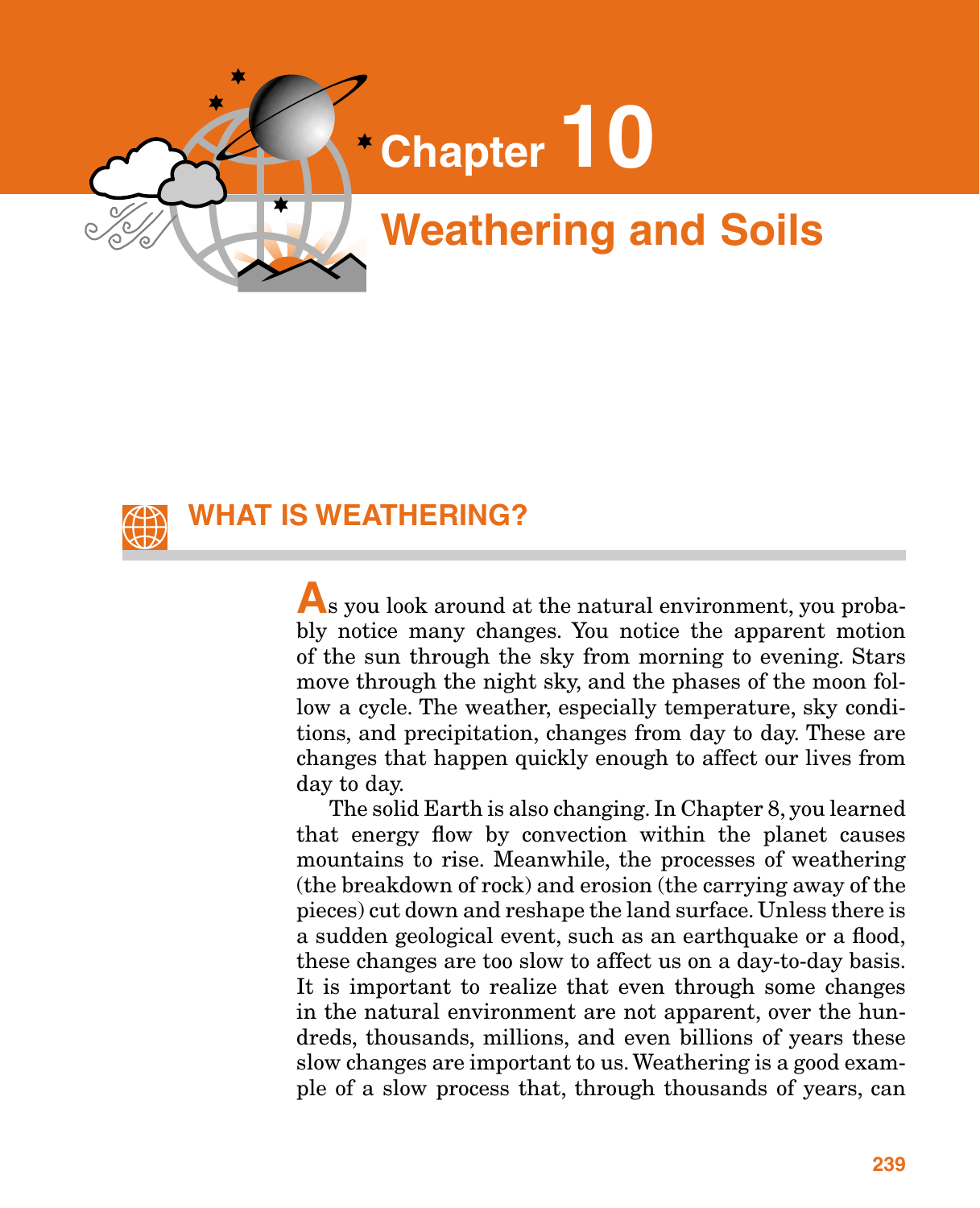

**Figure 10-1** Formations such Escalante Arch in Utah are temporary features in the long-term history of Earth's surface.

radically change the shape of the land. Scientists realize that features like the rock arch in Figure 10-1 are just temporary in the long-term reshaping of the land.

Most of the rocks you see were formed underground. If rocks stayed in the same location and under the same conditions as where they formed, they would probably be stable. But when rocks are exposed to conditions at Earth's surface they change. This change is called **weathering**. Weathering is influenced by exposure to wind, water, oxygen, plants, and animals. All of these agents contribute to breaking down **bedrock**, the solid, or continuous, rock that extends into Earth's interior. (See Figure 10-2.) The weathering of rock creates a loose substance known as **sediment**.



Weathering processes can be classified as physical changes or chemical changes. **Physical weathering**, also known as **mechanical weathering**, breaks rocks into smaller particles. However, the chemical (mineral) composition of the particles does not differ from the composition of the original rock.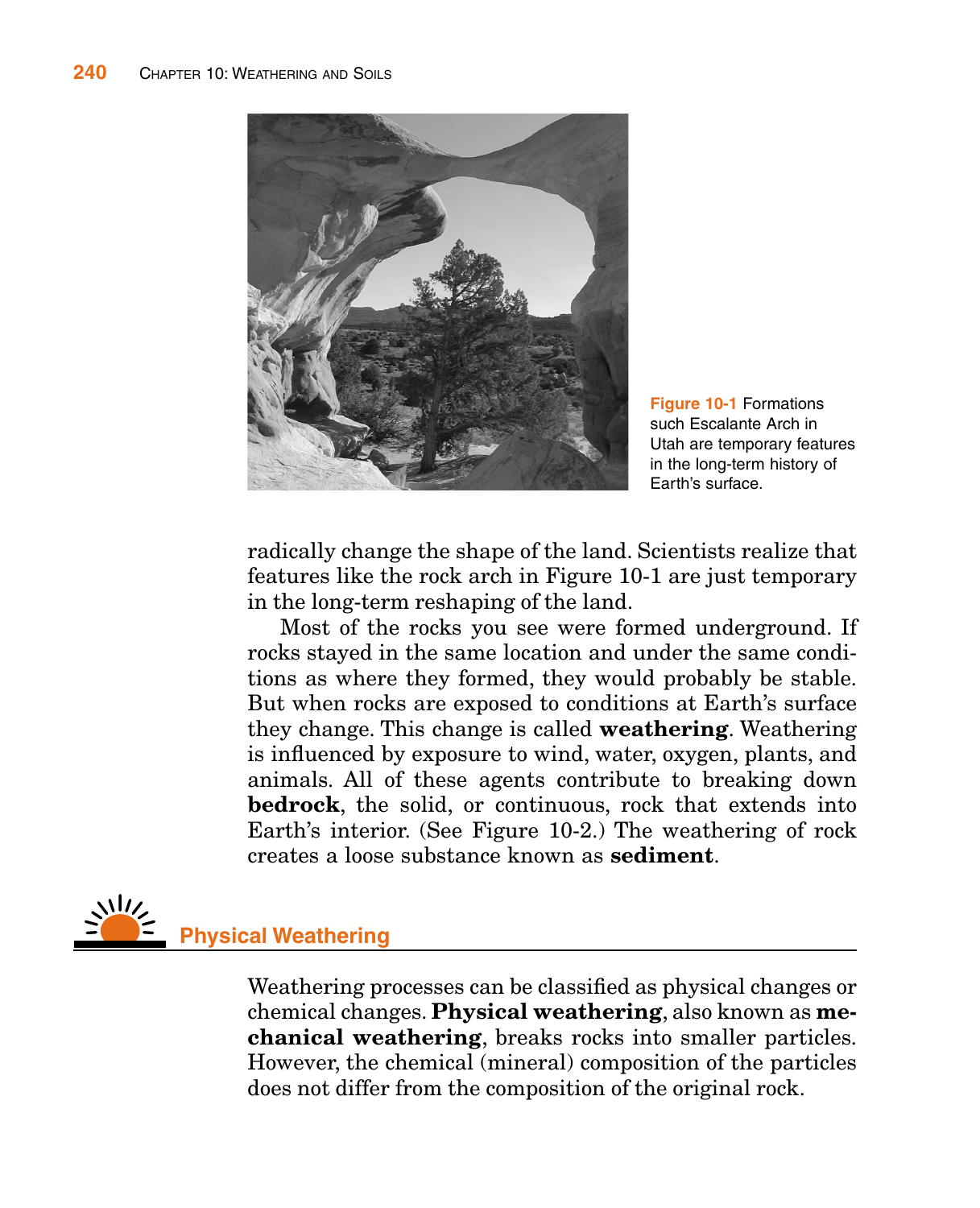

**FROST WEDGING** A good example of mechanical weathering is **frost wedging**. This kind of weathering is active in moist places where the temperature alternates between day temperatures above the freezing point of water and colder night temperatures that are below freezing. Water is sometimes trapped in cracks in rock at the surface. Water is one of the few substances that expands when it forms a solid. If this were not true, ice would sink in water. Rivers and lakes would freeze from the bottom up, killing fish and other organisms that can survive only in liquid water. With repeated cycles of freezing and thawing, frost wedging widens the cracks, gradually forcing the rock apart. The force created when water freezes can also open new cracks for water to enter. In this way, solid rock is continuously broken into smaller fragments.

**Figure 10-2** Bedrock is the solid rock that extends into the ground. An outcrop is bedrock that is exposed at the surface. At other places, soil or water covers the

bedrock.

**BIOLOGICAL ACTIVITY** Rocks are also broken apart by **biological activity**. If a tree or another plant grows its roots into a crack in solid rock, the roots apply a constant pressure that can help break the rock apart. (See Figure 10-3 on page 242.) Lichens and mosses sometimes grow on rock surfaces. These tiny plants also help break the rock apart. Burrowing animals such as earthworms, ants, woodchucks, and rabbits create passages through soil and allow both water and air to come into contact with unweathered or partially weathered rock.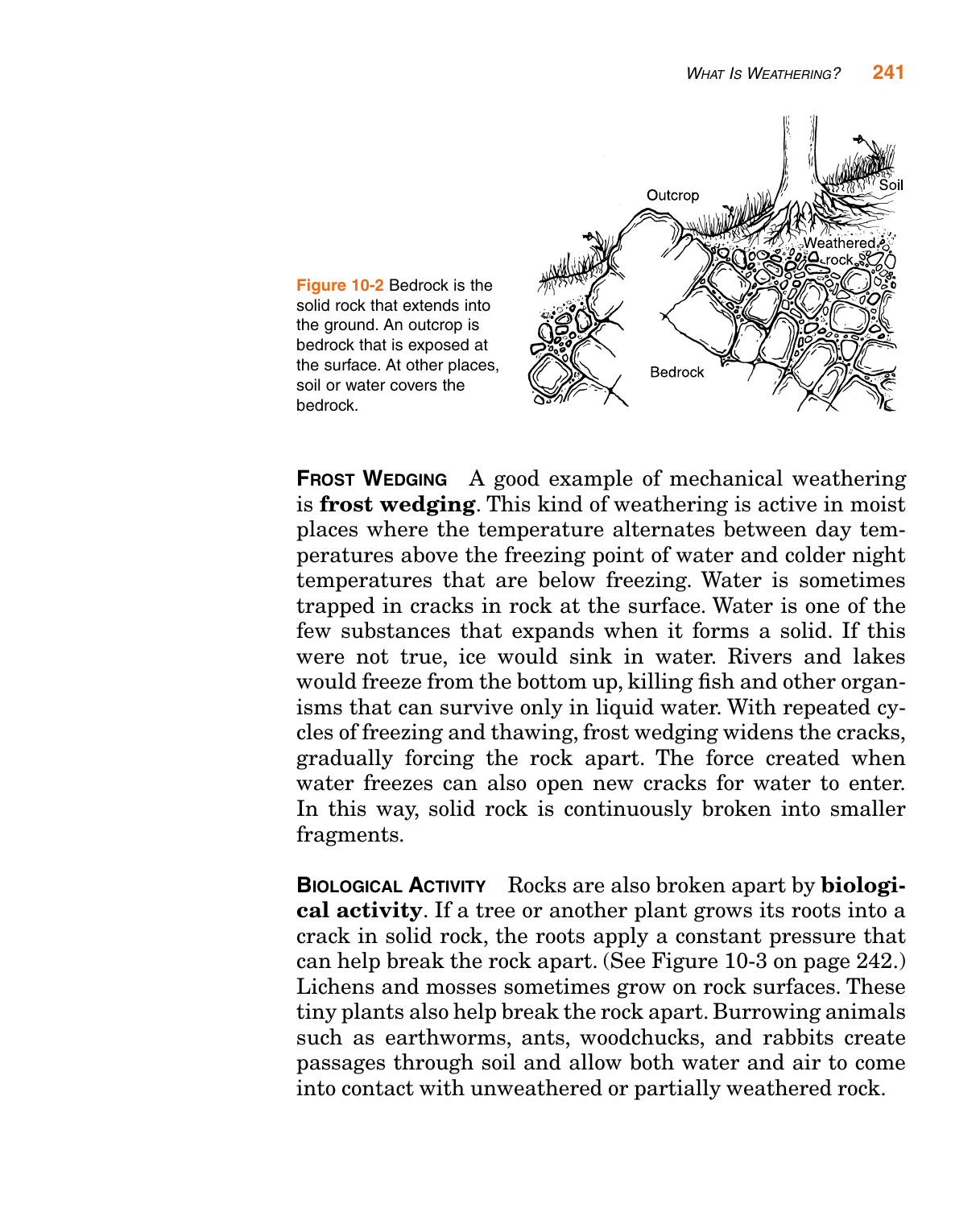

**Figure 10-3** Plants help to break rocks apart when their roots grow into cracks in the rock.

**EXFOLIATION** Granite forms by slow cooling and crystallization well below Earth's surface. When granite solidifies, the rock is under great pressure caused by the weight of rocks above it. If thousands of years of uplift, weathering, and erosion cause the granite to be exposed at Earth's surface, there is a great reduction in pressure. As a result, the granite near the surface expands and cracks into slabs that break away from the solid bedrock. There is no change in composition involved in this process, so it is a physical change. Figure 10-4 shows expanding granite slabs near Yosemite Valley in California.

**ABRASION** The grinding away of rock by friction with other rocks is **abrasion**. Abrasion is another kind of physical, or



**Figure10-4.** The slabs of rock on this granite surface formed when a release of pressure caused the rock to crack parallel to the exposed surface.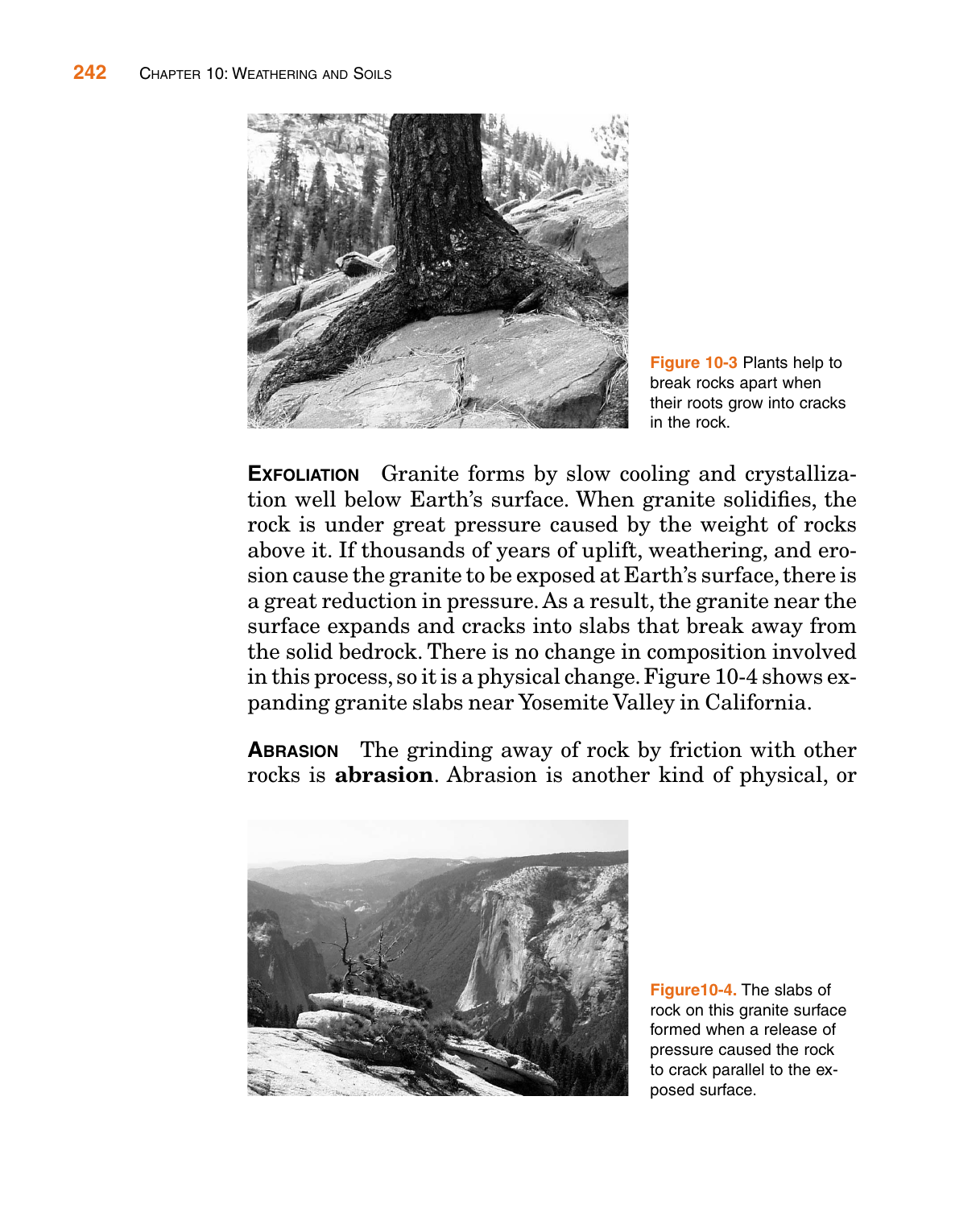mechanical, weathering. Wind, water, or glaciers are transporting agents that carry rocks and sediment. The transporting agent causes pieces of rock to collide or rub against one another and against the bedrock rock over which they are carried. Consider a large rock that has broken off bedrock near the head of stream. It is likely that at some point the rock will fall into the stream and begin its slow journey downstream. Repeated collisions with other rock fragments gradually wear down the rock as it is transported downstream. So what began as a large piece of solid rock near the head of a stream is transformed into small bits of sediment as it travels downstream. The farther rocks are transported, the smaller they become.



Not all rocks are worn down at the same rate. The harder a rock is, the more resistant it is to physical, or mechanical, weathering. Resistance to abrasion depends on the mineral composition of a rock and how the rock is held together. For example, quartz is a relatively hard mineral with a Mohs' scale hardness of 7. A rock of solid quartz is likely to be worn down very slowly. Although sandstone is often composed of quartz particles, sandstone will weather quickly when the quartz grains are not securely cemented. Limestone is made primarily of calcite, which has a Mohs' hardness of only 3. But a solid layer of limestone can be more resistant to abrasion and other forms of physical weathering than poorly cemented sandstone.

The Grand Canyon in Arizona is nearly 2 km deep. The walls of the canyon expose more than a dozen different rock formations. The most resistant layers form the steepest rock faces because they wear away slowly and have the most strength. The weaker layers tend to form terraces because soft rocks do not have the strength to hold up as cliffs. Weak rocks can also be found as indentations or notches protected above and below by stronger rocks. Figure 10-5 on page 244 shows the cliff and terrace nature of the Grand Canyon.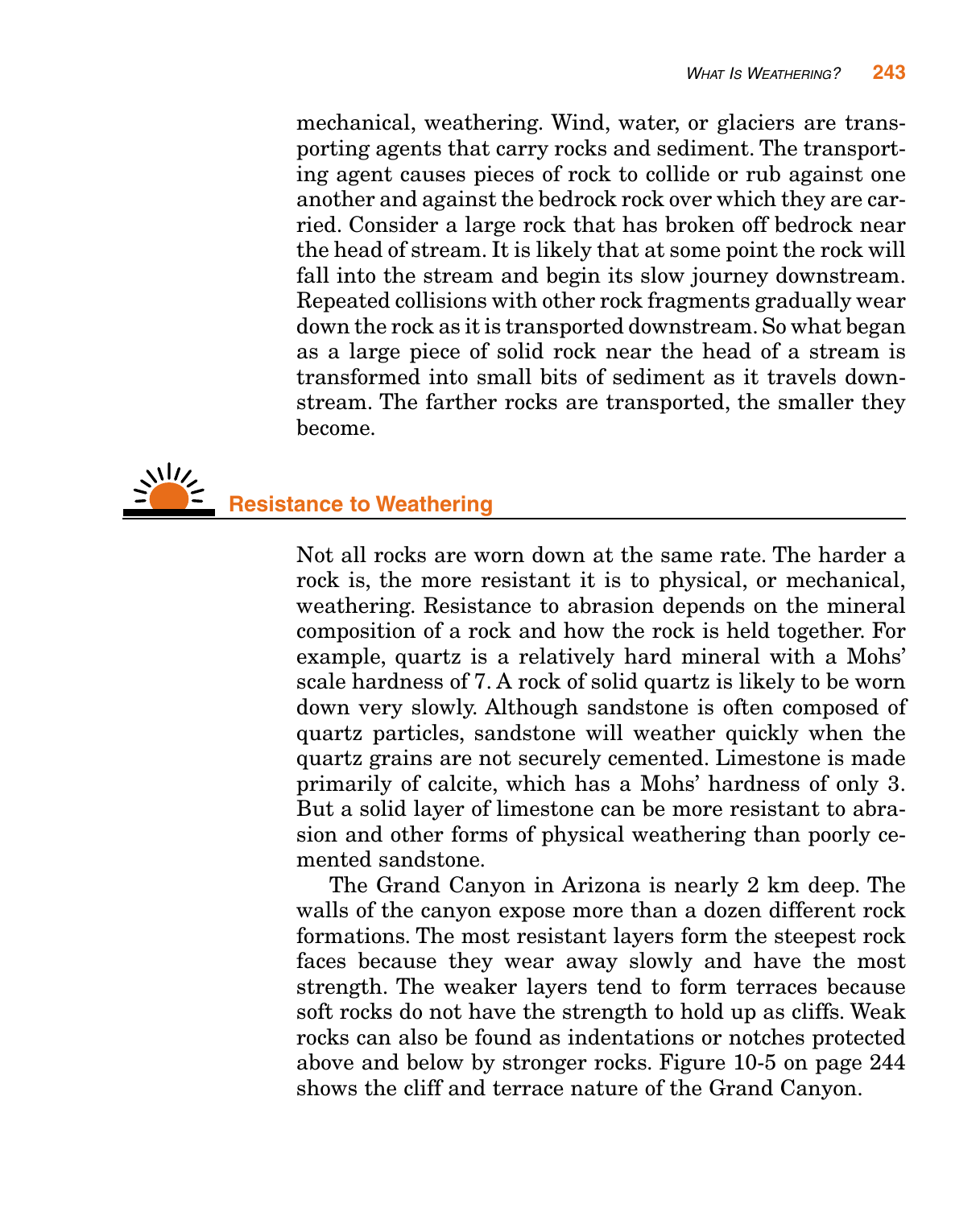

**Figure 10-5** As shown in this photograph of the Grand Canyon, the most resistant rock layers form steep cliffs. The weaker rocks weather to form terraces and gentle slopes.

## **ACTIVITY 10-1 ROCK ABRASION**

Materials: rock chips, mass scale, wide-mouth plastic jar with lid, sieve or strainer, plastic bucket

You can simulate the conditions in a fast-moving stream by placing rock chips and water in a wide-mouth plastic jar and shaking the jar. Before beginning the activity, your teacher will have soaked the rock chips in water for an hour or more. At the beginning of the activity, find the mass of approximately 100 grams of rock chips to the nearest 0.1 gram. Place a few centimeters of water in the plastic jar, add the rock chips, and screw the top on tightly. (Be sure the jar does not leak.) Shake the jar vigorously for 4 minutes. Using a strainer to catch the rock chips, pour the water into a bucket Find the mass of rock remaining after shaking and record it.

Repeat the procedure with the same rock fragments, shaking them for two additional 4-minute intervals. Record the mass of rock remaining after each 4 minutes of shaking. Graph the initial mass and the mass after each 4 minutes of shaking. If different groups use different kinds of rock, compare the data to decide which kind or kinds of rock are abraded more quickly.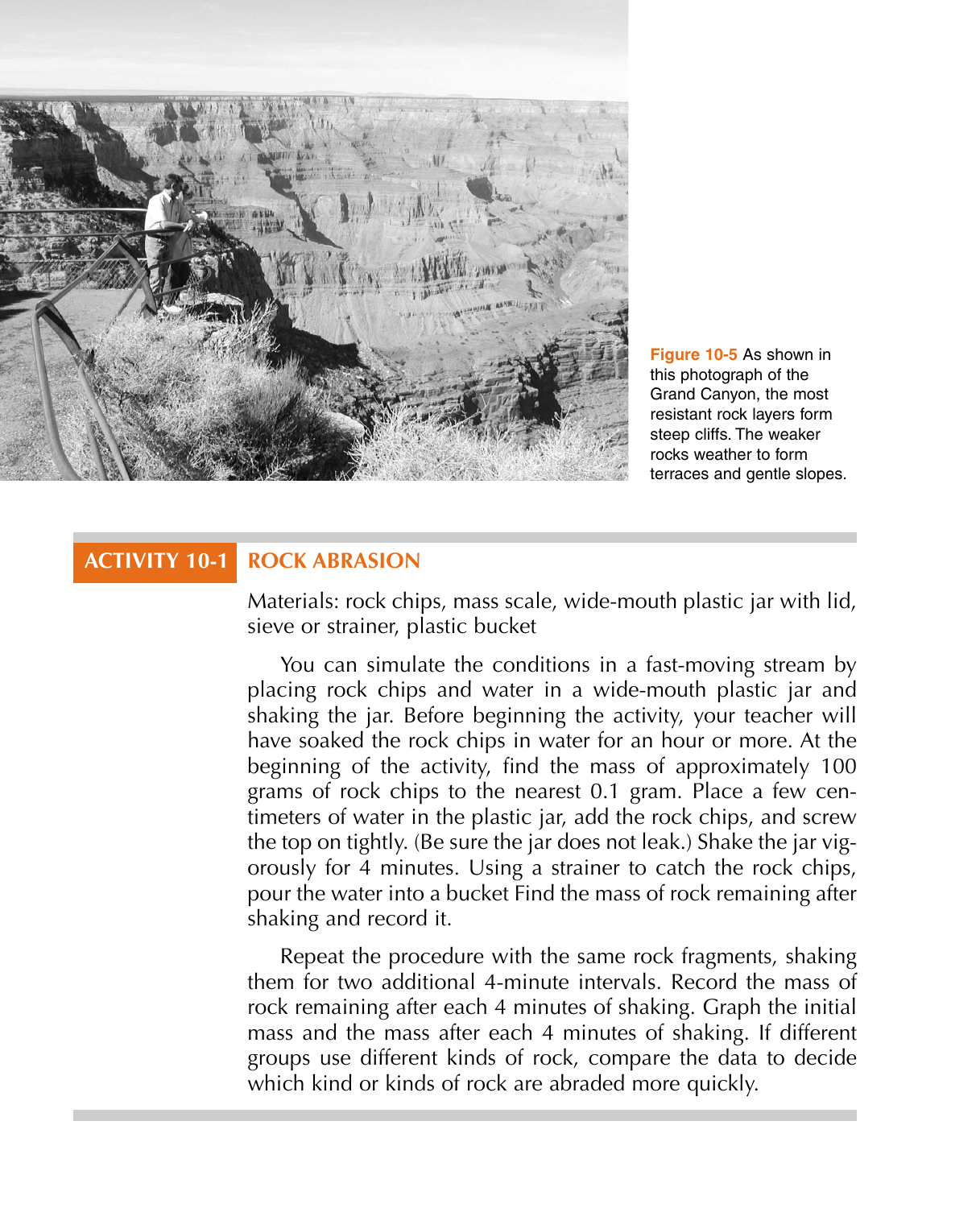## $\leq$ **Chemical Weathering**

Sometimes the weathering process does more than simply break the rocks apart. If you find a steel nail that has been exposed to the weather for a long time, it will probably be rusted. Rusting is a **chemical change**, which results in the formation of a new substance. Iron, the major component of steel, can combine chemically with oxygen in the atmosphere to form rust (iron oxide). The presence of moisture accelerates the rusting process. This is a form of chemical weathering because a new substance (rust) is formed. **Chemical weathering** is a natural process that occurs under conditions at Earth's surface, forming new compounds. Although steel is not found in nature, many minerals do contain iron. Iron is often one of the first components to weather. When iron combines with oxygen in the atmosphere it forms iron oxide, which gives rock a rusty red to brown color. The chemical equation for this change is (Fe is the chemical symbol for iron)

 $\rm 4Fe\, +\,~\,3O_2\,~\, \rightarrow\,~\,2Fe_2O_3$  $\text{iron} + \text{oxygen} \rightarrow \text{iron oxide}$ 

Calcite, the principal mineral in limestone and marble, is chemically weathered by water that is acidic. The chemical formula for limestone is  $CaCO<sub>3</sub>$  (calcium carbonate). Rainwater absorbs carbon dioxide as it falls through the atmosphere, making rain a mild acid. This is not strong enough to hurt you or your clothing, but it can slowly break down limestone. When rainwater infiltrates the ground, it picks up more carbon dioxide from decaying plant remains. The acid (represented by  $H^+$ ) can then react with limestone. The chemical equation for this change is written as

 $CaCO<sub>3</sub>$  +  $2H<sup>+</sup> \rightarrow Ca<sup>2+</sup>$  +  $H<sub>2</sub>O$  +  $CO<sub>2</sub>$  $\text{calcium}\atop{\text{exphonate}} + \text{acid} \rightarrow \text{calcium}\atop{\text{ions}} + \text{water} + \text{dissides}$ carbonate acid ions water dioxide

This process forms limestone caverns, such as Howe Caverns and Secret Caverns near Cobleskill, New York. Although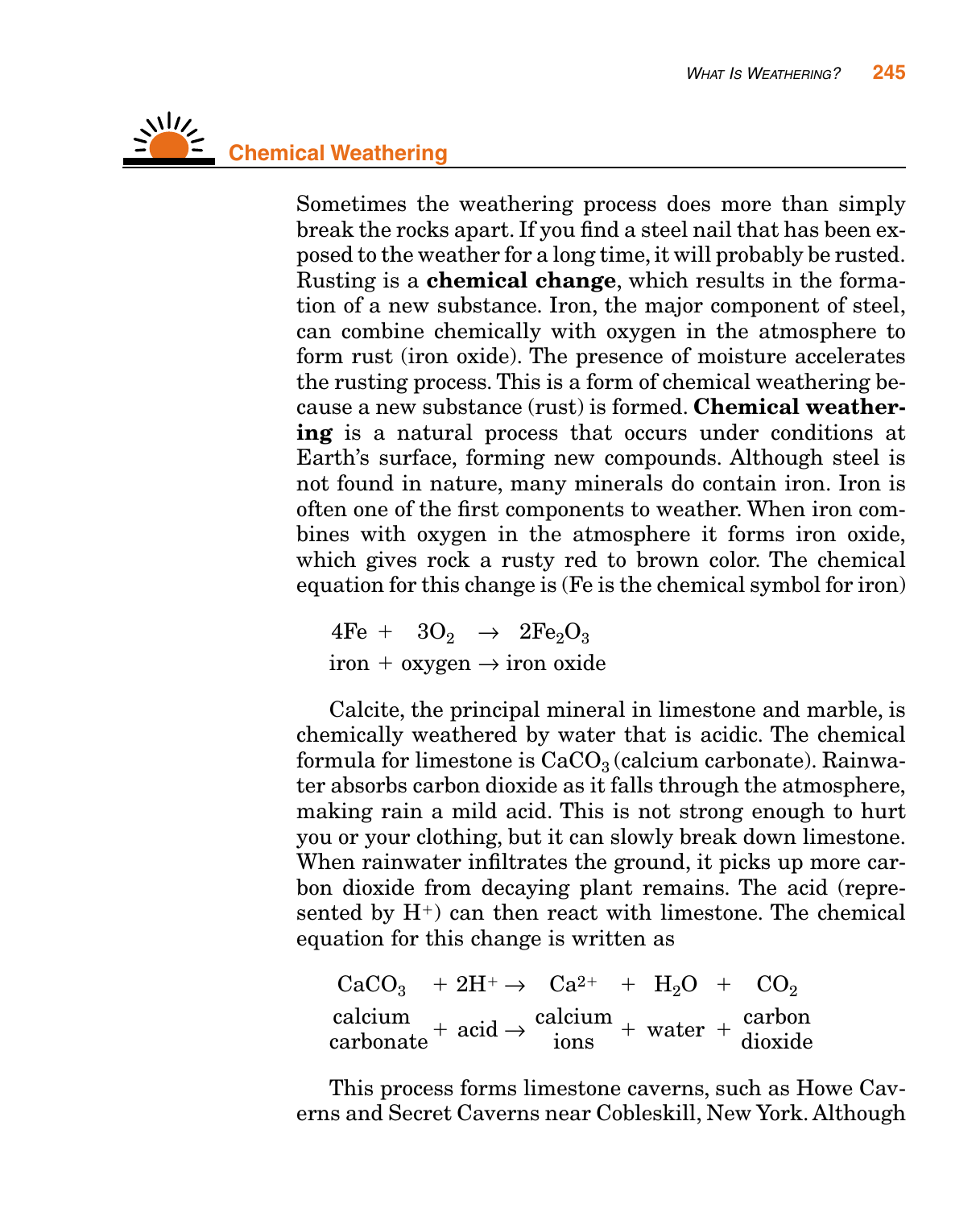

**Figure 10-6** This sample of limestone has been shaped by chemical weathering as natural acids in rainfall have partly dissolved the calcite.

the longest limestone caverns in New York State have been explored to about 10 km, Mammoth Caves in Kentucky are known to have more than 500 km of connected underground passages. Figure 10-6 shows a sample of limestone that has been weathered by natural acids in rainwater.

Limestone and marble make excellent building stones, although the calcite in them has a hardness of only 3 on Mohs' scale. These rocks are soft enough to be cut into blocks but strong enough to support the weight of a large building. Limestone and marble are also relatively easy to shape into sculptures and ornamentation. Many of our historic buildings are built with limestone and marble. Unfortunately, as cities have developed into centers of industry and commerce, air pollution has weathered the surface of some of these buildings.

Sulfur dioxide primarily from the burning of fossil fuels is a source of sulfuric acid when it combines with moisture in the atmosphere. When combined with moisture in the atmosphere, nitrogen oxides from motor vehicles and electrical power plants form nitric acid. When acid precipitation falls on limestone and marble it changes the mineral calcite into a chalky powder. Many historic buildings and outdoor statues in Europe and North America have been damaged by acid weathering. This is a major reason there are laws to limit acid pollution. Although these measures cannot restore damaged structures, they have slowed the further chemical weathering of buildings and monuments made of limestone and marble.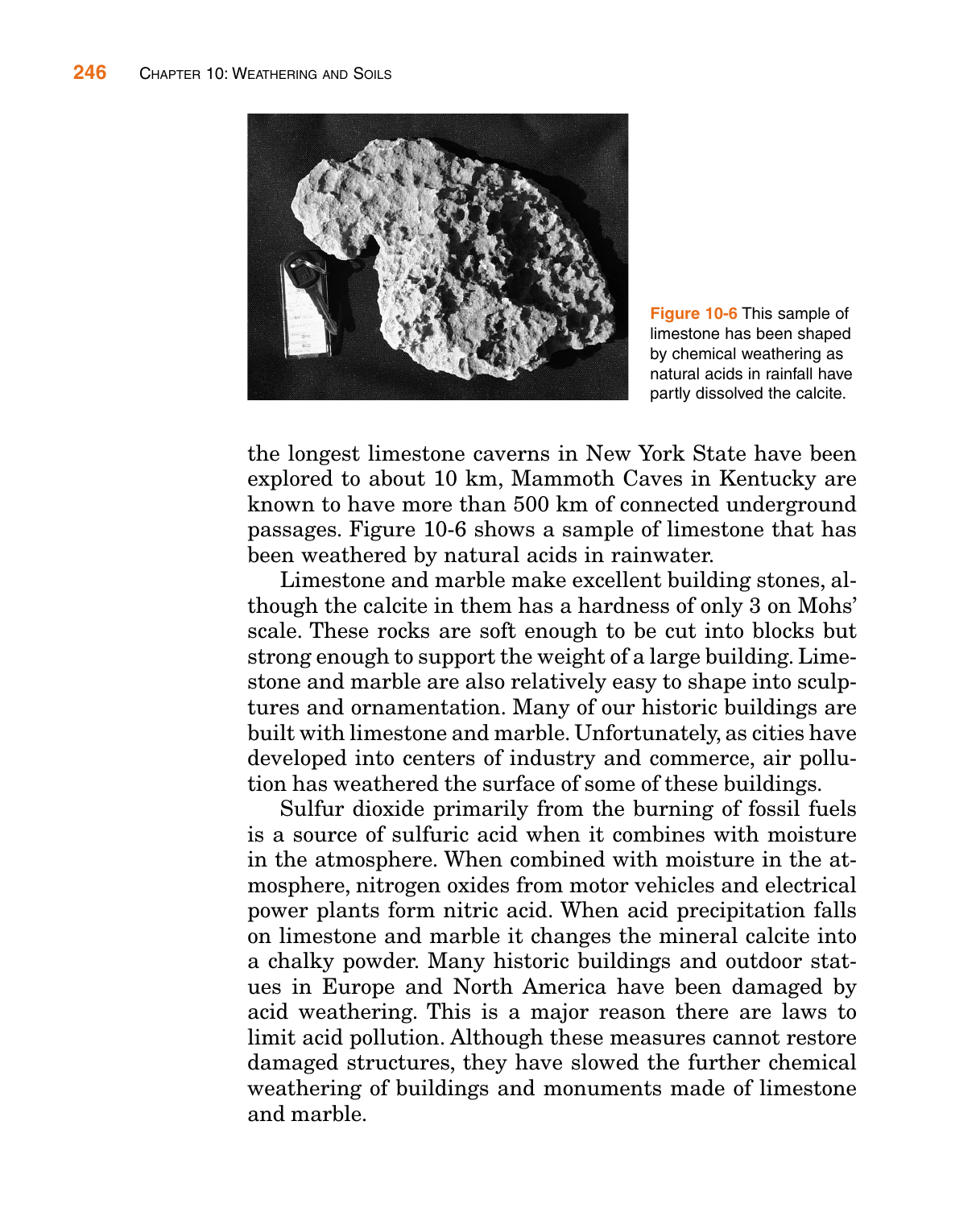**Figure 10-7** As solid rock is broken into smaller pieces, its total surface area increases. Additional surface area can increase the rate of weathering.



**SURFACE AREA** Figure 10-7 shows that breaking a rock into smaller fragments increases the surface area of the material. Weathering is active on the surfaces, breaking up a rock exposes more surface area, which accelerates the rate of weathering.

## **ACTIVITY 10-2 CALCULATING SURFACE AREA**

Figure 10-7 shows a single cube of rock 1 meter on each side (A) that is divided into progressively smaller pieces. Calculate the total surface area of the samples in parts A, B, and C of the diagram. Show your work. Start with an algebraic formula, substitute numbers and units, and show the mathematical steps to each solution.

#### **REACTION RATE AND SURFACE AREA TEACHER DEMONSTRATION**

(**Caution:** Acids can cause skin burns and damage to clothing. Always handle acids with care.)

Materials: 2 small beakers (50–100 mL), natural chalk, a mortar and pestle, about 25 mL of 1 molar hydrochloric acid.

Break off two equal sized lengths (about 1 cm) of natural chalk. Place the first piece of chalk in a beaker of acid and watch the reaction. Use the mortar and pestle to crush the second piece of chalk into a fine powder. Add the powder to a second beaker containing acid. Why do the reactions in the two beakers differ?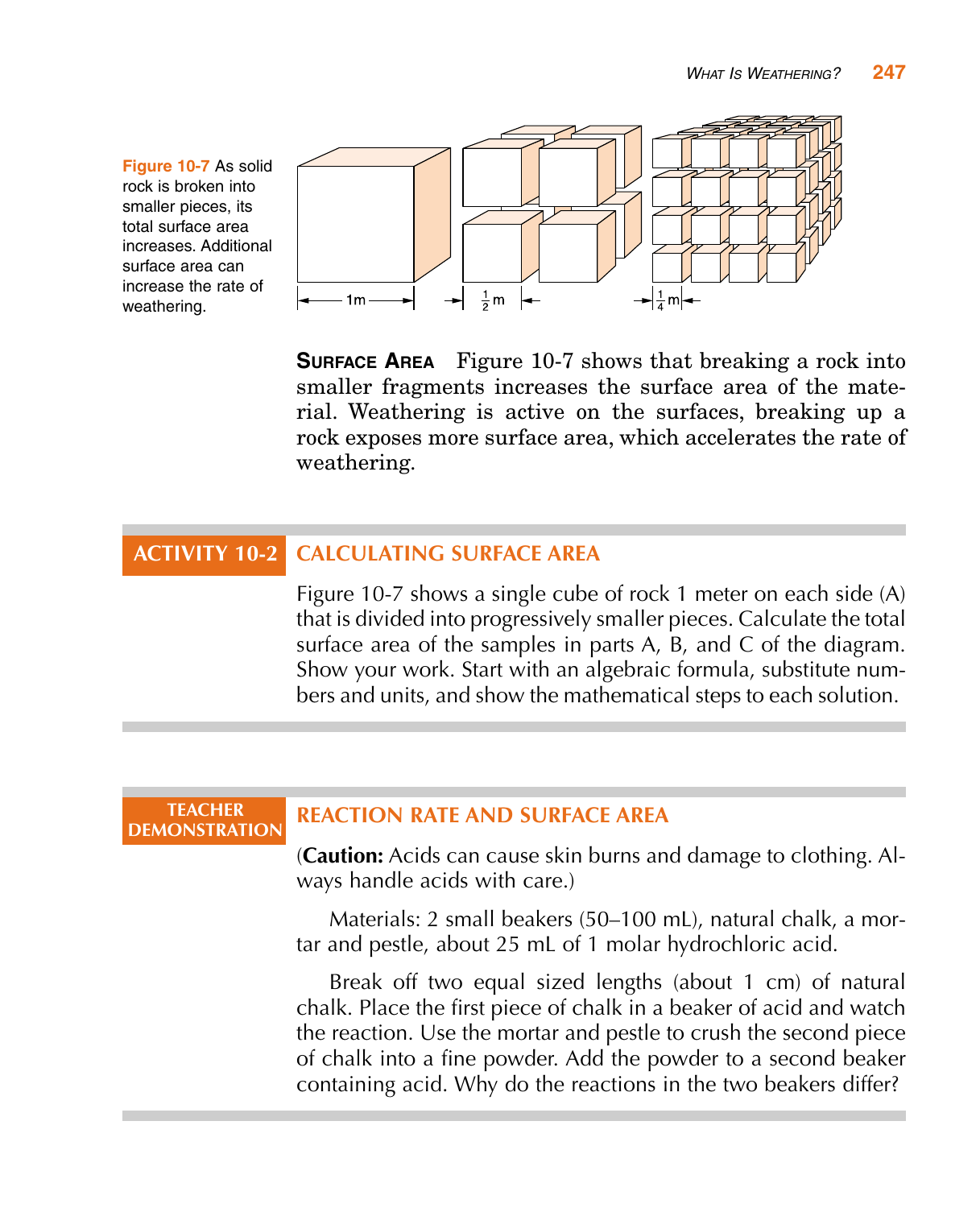

**Figure 10-8** Fresh granite is composed primarily of feldspar and quartz. Through a long process of chemical weathering, the primary components change to clay, quartz, and iron oxide."

Feldspar is the most common mineral in rocks at or near Earth's surface. But feldspar is not stable when it is exposed to the atmosphere over very long periods of time.Feldspar weathers to a softer material composed primarily of clay and silica.

Figure 10-8 shows the changing mineral composition of granite as chemical weathering takes place. The unweathered rock is composed primarily of quartz and feldspar. After a long period of weathering, the sediments are mostly clay, quartz, and iron oxide. Of the original minerals, the only one to remain abundant is quartz. This shows that quartz is stable over a wide range of environmental conditions.

## **ACTIVITY 10-3 CHEMICAL WEATHERING AND TEMPERATURE**

Materials: small beakers (100–250 mL), hot and cold running water, thermometers, three to four small pieces of antacid tablets.

In this activity, you will devise your own laboratory procedure. The objective is to find out how temperature affects the rate of a chemical reaction. Once you have planned and written down your procedure, check it with your teacher. When your procedure is approved, perform the experiment and create a data table. Finally, record your conclusion about the effect of temperature on this chemical reaction.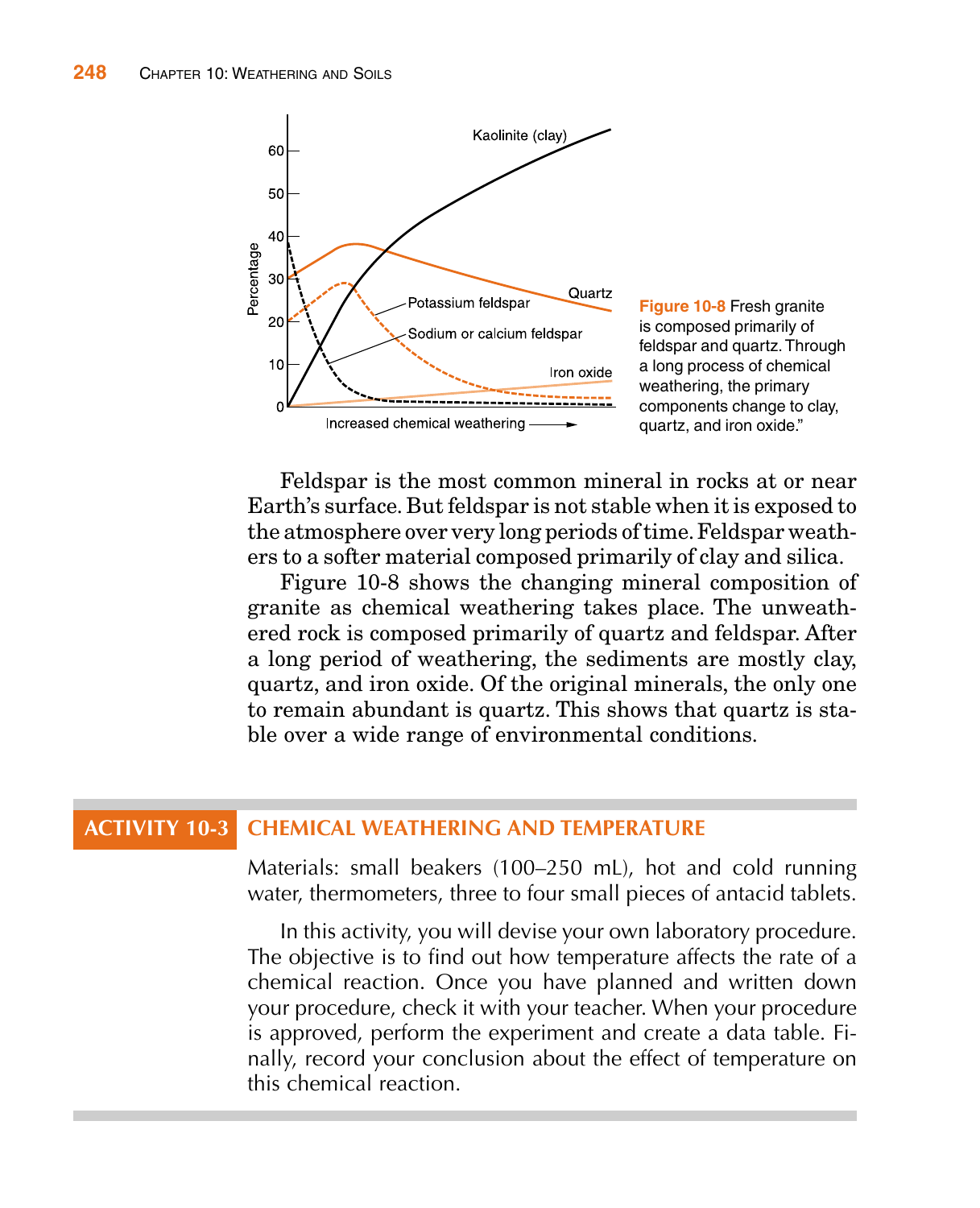



The amount and kind of weathering that takes place depends on three factors. You have read that the harder a rock is, the more it resists physical weathering. The more chemically stable its minerals are, the better a rock resists chemical weathering. The final factor is climate. Figure 10-9 shows that cold climates tend to favor physical weathering. Daily cycles of temperatures above and below freezing promote frost action in cold climates. Warm and moist climates accelerate chemical changes. For this reason chemical weathering is especially active in tropical locations.



**T** o this point in the chapter, weathering has been considered a destructive process that loosens rock and wears down the land. But weathering is responsible for one of our most important natural resources—soil. **Soil** is a mixture of weathered rock and the remains of living organisms in which plants can grow.

Figure 10-10 on page 250 shows the development of soil on a solid rock surface. In the first column in the diagram, the bedrock is unbroken, but it is exposed to the atmosphere and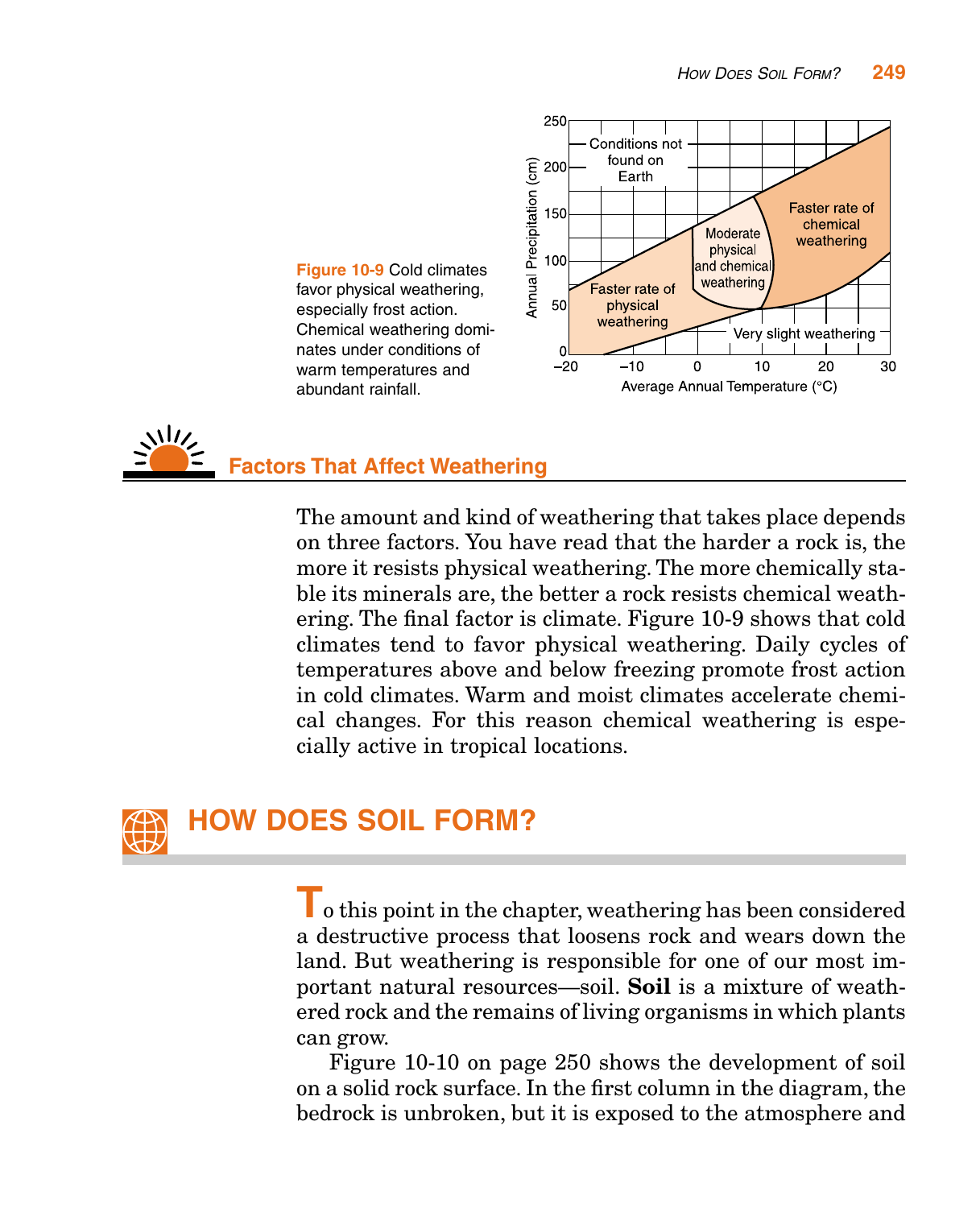

#### **Figure 10-10** Weathering, infiltra-

tion of water, burrowing by animals, plant growth, and decay of organic remains contribute to the formation of soil. A mature soil usually develops layering called soil horizons.

> weather. The weathering process begins as rainwater reacts with the rock surface and water infiltrates cracks in the rock. Water that seeps into crevices and fissures may change to ice and push the rock apart. Minerals soften and some minerals expand as they react with rainwater and groundwater. The second column shows fragments of broken rock covering solid bedrock. The third column shows a complete soil in which organic remains, mostly dead plant material, have been mixed into the topsoil. **Infiltration** (water seeping into the ground) has carried some water deeper into the soil. The mature soil in the third column shows layering called **soil horizons** that are typical of well-developed soils. The topsoil is usually enriched with organic remains but may lack some soluble minerals that water carried deeper into the soil. As a result, the soil below is enriched in soluble minerals. At the bottom of the soil profile, a layer of broken rock overlies the solid bedrock from which the soil may have formed.

> The soil formed at any location depends on the composition of local bedrock, the climate, and the time for development. Warm and moist climates favor chemical weathering and usually produce thick soils, although the movement of groundwater through the soil may wash away important nutrients. Polar locations more often have thin, rocky soils with little chemical weathering. Animals take part in soil forma-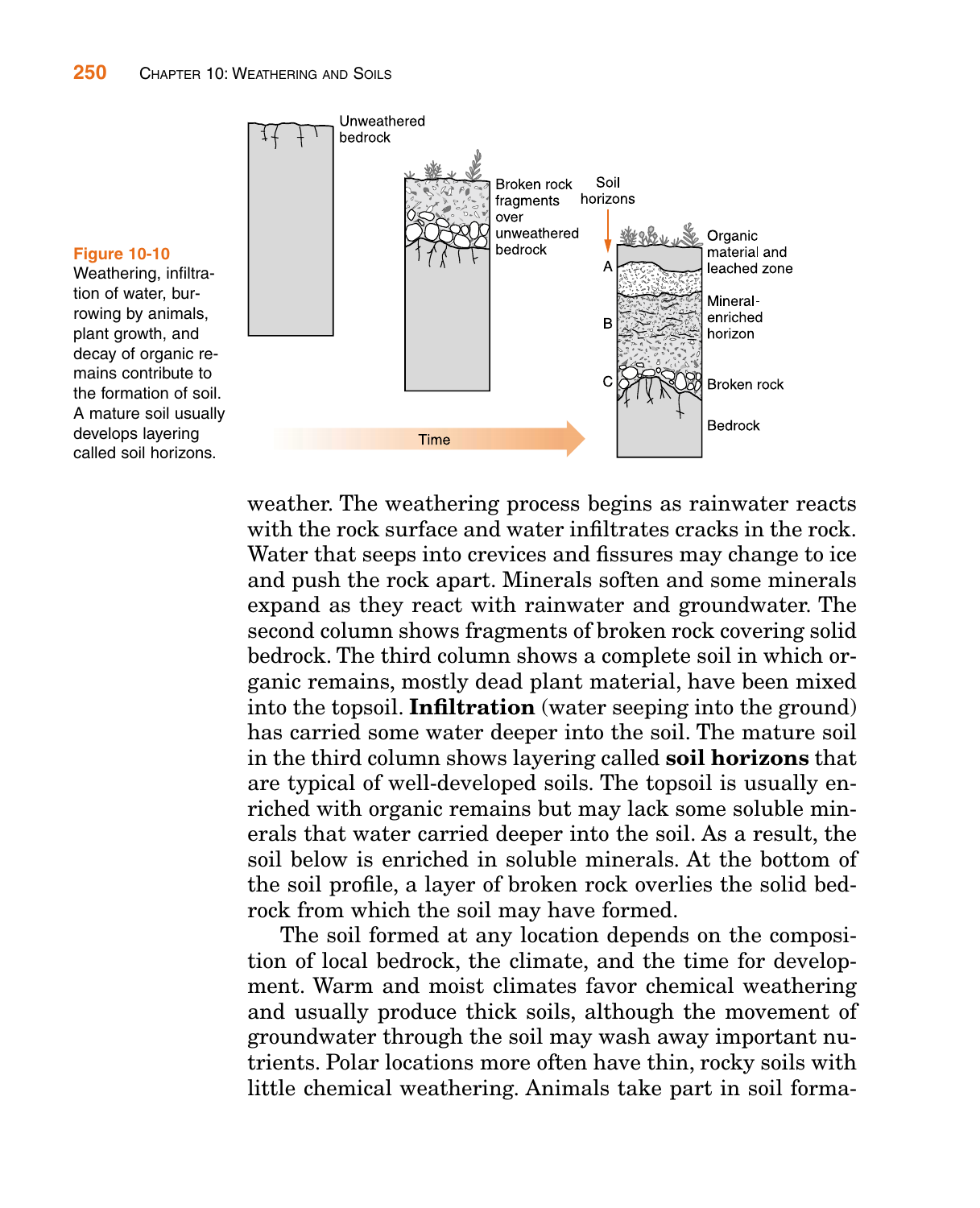

**Figure 10-11** The best soils for the growth of most plants contain a mixture of weathered minerals and organic remains. The proportions of air and water depend upon where the soil is located and recent weather conditions.

tion as they burrow by mixing the components of soil (minerals in various states of weathering and organic remains), by loosening soil, and by allowing air and water to circulate.

Active volcanoes can be dangerous, but the soils that result from the weathering of volcanic rocks are usually very fertile. At least two cities were destroyed by the eruption of Mount Vesuvius in southern Italy in 79 CE. In spite of the danger, people soon moved back to the slopes of Vesuvius. The volcano is still active, and another major eruption is possible at any time. In spite of this, farmers are drawn back to the slopes of the mountain by the rich soil.

Figure 10-11 shows the composition of a well-balanced soil. The mineral content provides important nutrients and support for plants. Organic material retains water in the soil and holds the soil together. Water is an essential component for plant growth, but air is also important. Many plants cannot thrive if their roots are submerged in water all the time.

Soil that is formed in place and remains there is called a **residual soil**. Residual soils develop through the processes of weathering over hundreds or even thousands of years. **Transported soil** is formed in one location and moved to another location. In most areas, including New York State, transported soils are more common than residual soils. Continental glaciers that repeatedly formed in Canada and moved southward pushed, carried, and dragged most of our sediment and soil from the place where it formed to New York State. The absence of a layer of broken bedrock that grades into solid rock in most New York locations is evidence of this transportation of soil.

### **TERMS TO KNOW**

**abrasion** frost wedging sediment **bedrock infiltration soil biological activity mechanical weathering soil horizon chemical change physical weathering transported soil chemical weathering residual soil weathering**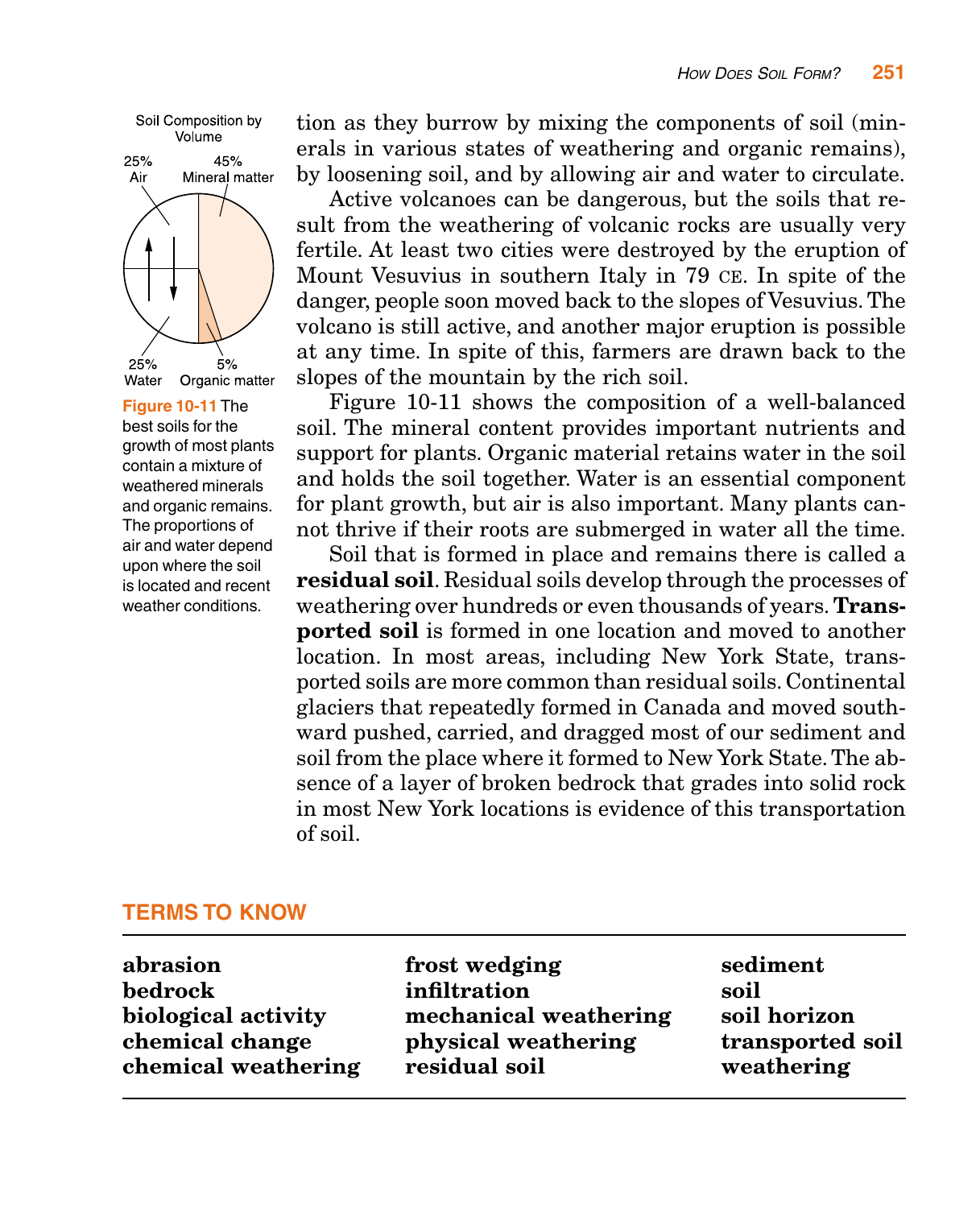## **CHAPTER REVIEW QUESTIONS**

- **1.** How does weathering affect rocks?
	- (1) Weathering causes the mineral grains to increase in size.
	- (2) Weathering makes rock harder.
	- (3) Weathering occurs when sediment changes to sedimentary rock.
	- (4) Weathering weakens rock so it can be carried away by erosion.
- **2.** A tree growing on bedrock extends its root into a crack in the rock and splits the rock. The action of the root splitting the bedrock is an example of
	- (1) chemical weathering. (3) erosion.
		-
	- (2) deposition. (4) physical weathering.
- 
- **3.** Which statement best describes physical weathering that occurs when ice forms within cracks in rock?
	- (1) Physical weathering occurs only in bedrock composed of granite.
	- (2) Enlargement of the cracks occurs because water expands as it freezes.
	- (3) The cracks become wider only because of chemical reactions between water and rock.
	- (4) This type of weathering is most common in regions with warm, humid climates.
- **4.** Two different kinds of minerals, A and B, were placed in the same container and shaken for 15 minutes. The diagrams below represent the size and shape of the various pieces of mineral before and after shaking. What caused the resulting differences in shapes and sizes of the minerals?

MINERAL A ><br>MINERAL B



- (1) Mineral B was shaken harder.
- (2) Mineral B had a glossy luster.
- (3) Mineral A was more resistant to abrasion.
- (4) Mineral A consisted of smaller pieces before shaking began.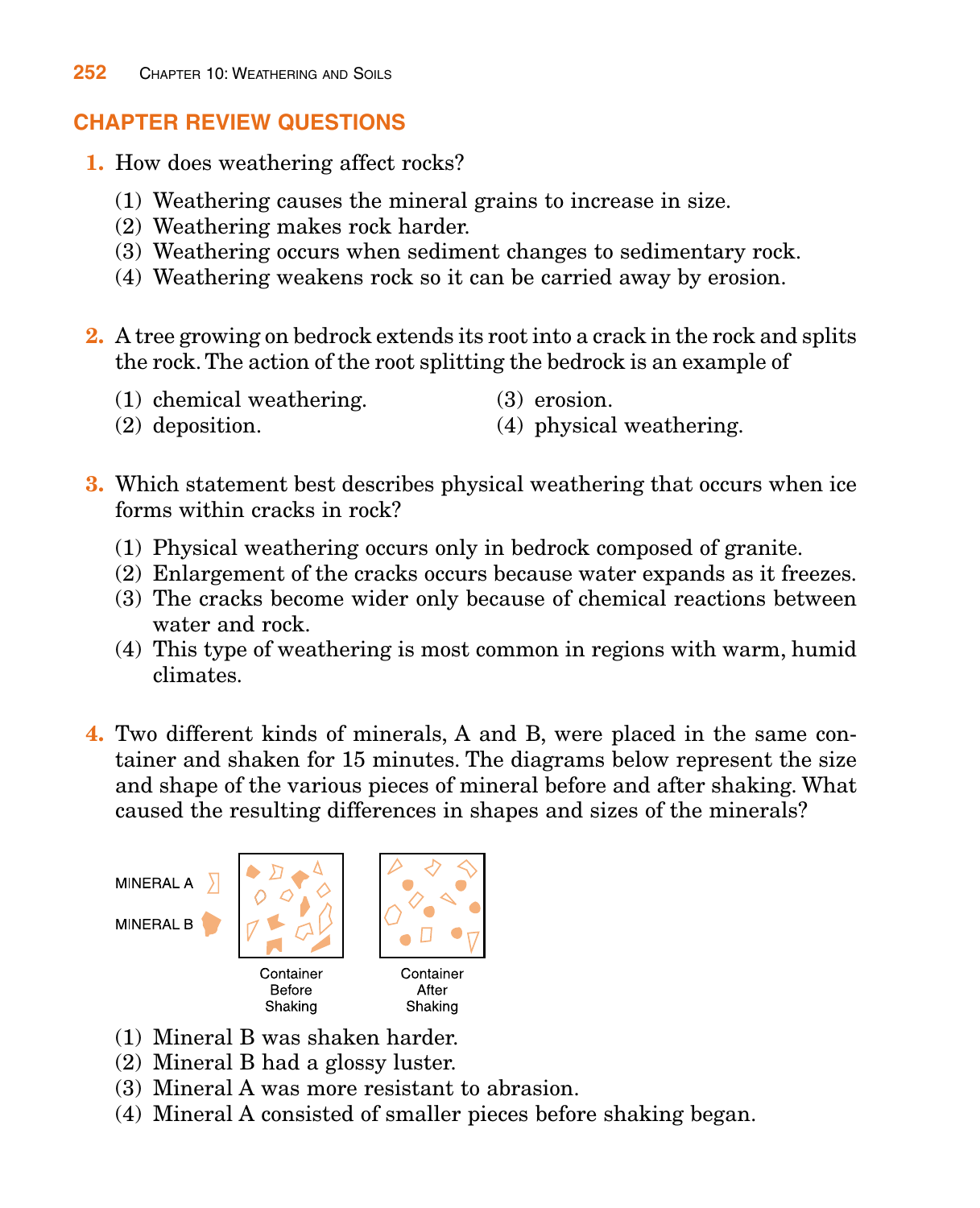- **5.** Which of the following is probably bedrock?
	- (1) a large boulder transported by a glacier
	- (2) the solid rock walls of a deep canyon
	- (3) minerals in a granite block that is part of a new building
	- (4) a statue of a Greek hero displayed in a museum
- **6.** Which kind of rock is most likely to form new compounds when it is exposed to air polluted with acids?
	- (1) gneiss (3) granite (2) limestone (4) schist
- **7.** Which geologic feature is caused primarily by chemical weathering?
	- (1) large caverns in limestone bedrock
	- (2) a pattern of parallel cracks in a granite mountain
	- (3) blocks of basalt at the base of a steep slope
	- (4) the smooth, polished surface of a rock in a dry, sandy area
- **8.** As rock is broken apart by physical weathering processes,
	- (1) its total surface area decreases.
	- (2) its total surface area increases.
	- (3) new minerals form in the rock material.
	- (4) the mass of the rock increases.
- **9.** Which factor has the greatest influence on the weathering rate of bedrock at Earth's surface?
	- (1) local air pressure (3) local weather and climate
	- (2) position of the sun in the sky (4) age of the bedrock
- **10.** Marble is a metamorphic rock composed primarily of the mineral calcite. One hundred grams of marble is added to each of two identical beakers of hydrochloric acid. One marble sample is added as coarse marble chips. The second sample is added as a finely ground powder of marble. Why does the fine powder react more quickly with the acid?
	- (1) Grinding changes the chemical composition of marble.
	- (2) Fine particles of marble are less dense than coarser particles.
	- (3) The finely ground powder has a greater total surface area.
	- (4) The coarse marble chips have a greater total surface area.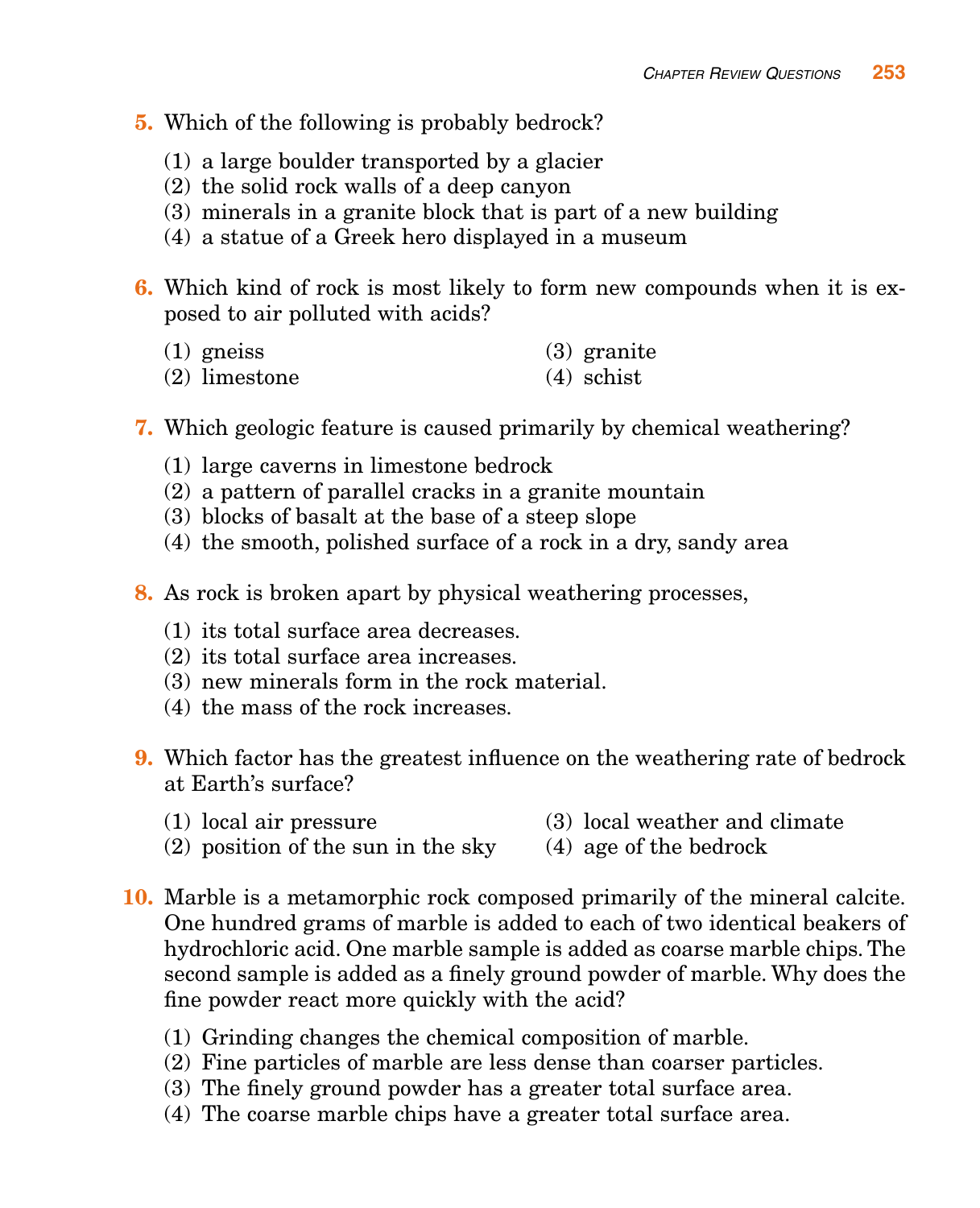**11.** Assuming that rainfall and other precipitation was constant, which graph below best shows how the amount of chemical weathering changes through the calendar year in New York State?



- **12.** Which of the following changes does *not* directly contribute to the formation of soil?
	- (1) melting of rock to make molten magma
	- (2) plant roots growing into cracks in the ground
	- (3) acidic rainfall reacting with the mineral calcite
	- (4) rocks split apart by water freezing in cracks
- **13.** A residual soil forms by
	- (1) cooling of magma.
	- (2) erosion of weathered rock.
	- (3) cementing of mineral grains.
	- (4) physical and chemical weathering.
- **14.** The lowest horizon of a residual soil is composed primarily of
	- (1) organic remains.
	- (2) solid bedrock
	- (3) broken bedrock.
	- (4) products of intense chemical weathering.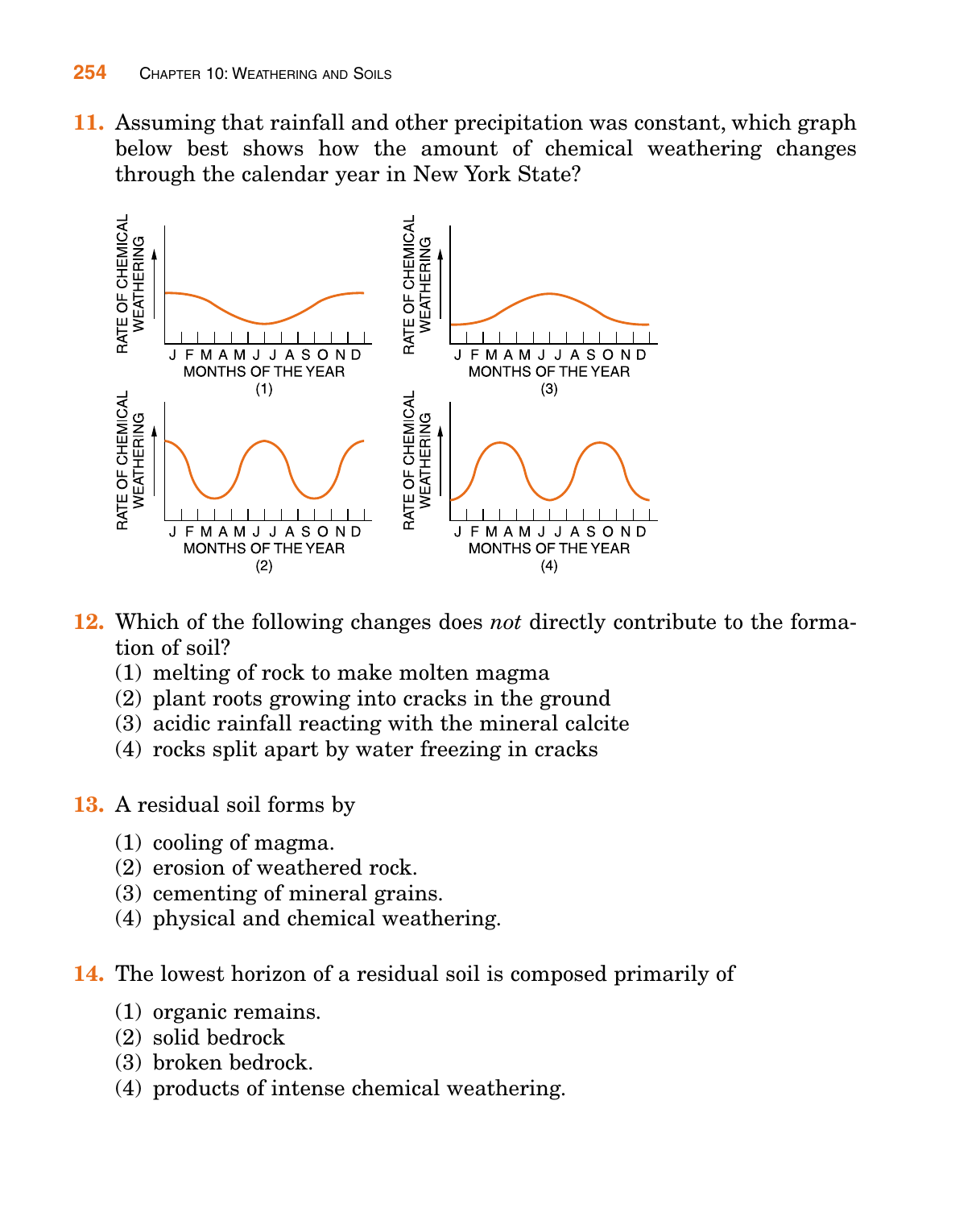- **15.** Two very old tombstones of the same age sit next to each other in a cemetery. Both of them face south. One was cut from granite and the other was cut from marble. The carved writing on the granite stone is sharp and clear. But similar writing carved in the marble is now hard to read. Why is the writing in granite so much easier to read?
	- (1) The marble was exposed to greater changes in temperature.
	- (2) Marble is made of minerals that are less resistant to weathering.
	- (3) Granite formed from molten magma before the marble was metamorphosed.
	- (4) Granite is relatively soft because it contains large crystals of quartz.

## **Open-Ended Questions**

Base your answers to questions 16 to 19 on the reading passage below and Map I, which shows the location of major producers of nitrogen oxides and sulfur dioxide and Map II, which shows the average pH of precipitation in the continental United States.

## **Acid Rain**

Acid deposition consists of acidic substances that fall to Earth. The most destructive type of acid deposition is rain containing nitric acid and sulfuric acid. Acid rain forms when nitrogen oxides and sulfur dioxide gases combine with water and oxygen in the atmosphere.

Human-generated sulfur dioxide results primarily from coal-burning electric utility plants and industrial plants. Human-generated nitrogen oxide results primarily from burning fossil fuels in motor vehicles and electric utility plants.

Natural events, such as volcanic eruptions, forest fires, hot springs, and geysers, also produce nitrogen oxide and sulfur dioxide.

Acid rain affects trees, human-made structures, and surface water. Acid damages tree leaves and decreases the tree's ability to carry on photosynthesis. Acid also damages tree bark and exposes trees to insects and disease. Many statues and buildings are composed of rocks containing the mineral calcite, which reacts with acid and chemically weathers more rapidly than other common minerals. Acid deposition lowers the pH of surface water. Much of the surface water in the Adirondack region has pH values too acidic for plants and animals to survive.